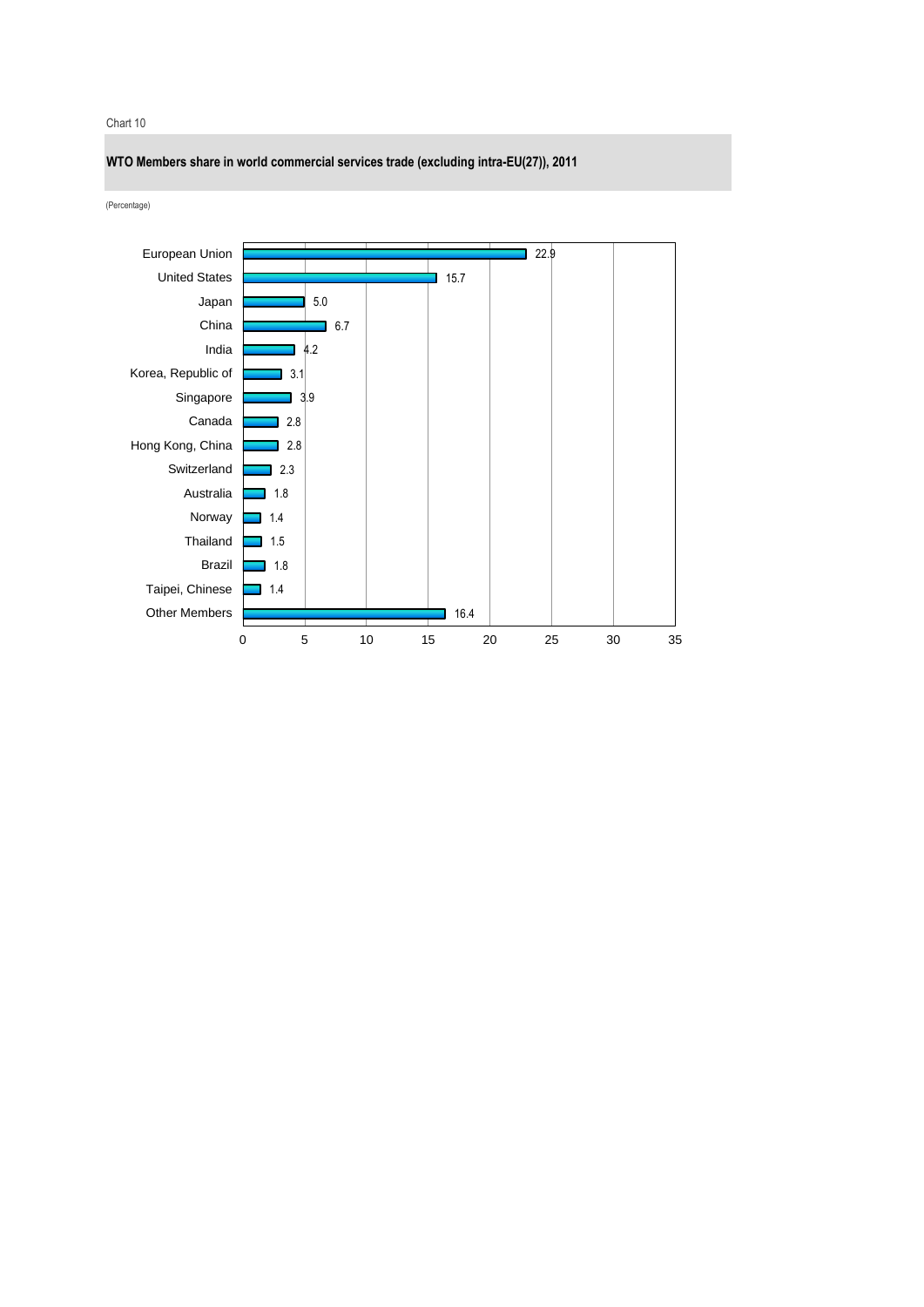# Graphique 10

**Parts des Membres de l'OMC dans le commerce mondial des services commerciaux (non-compris le commerce intra-UE(27)), 2011**

(Pourcentage)

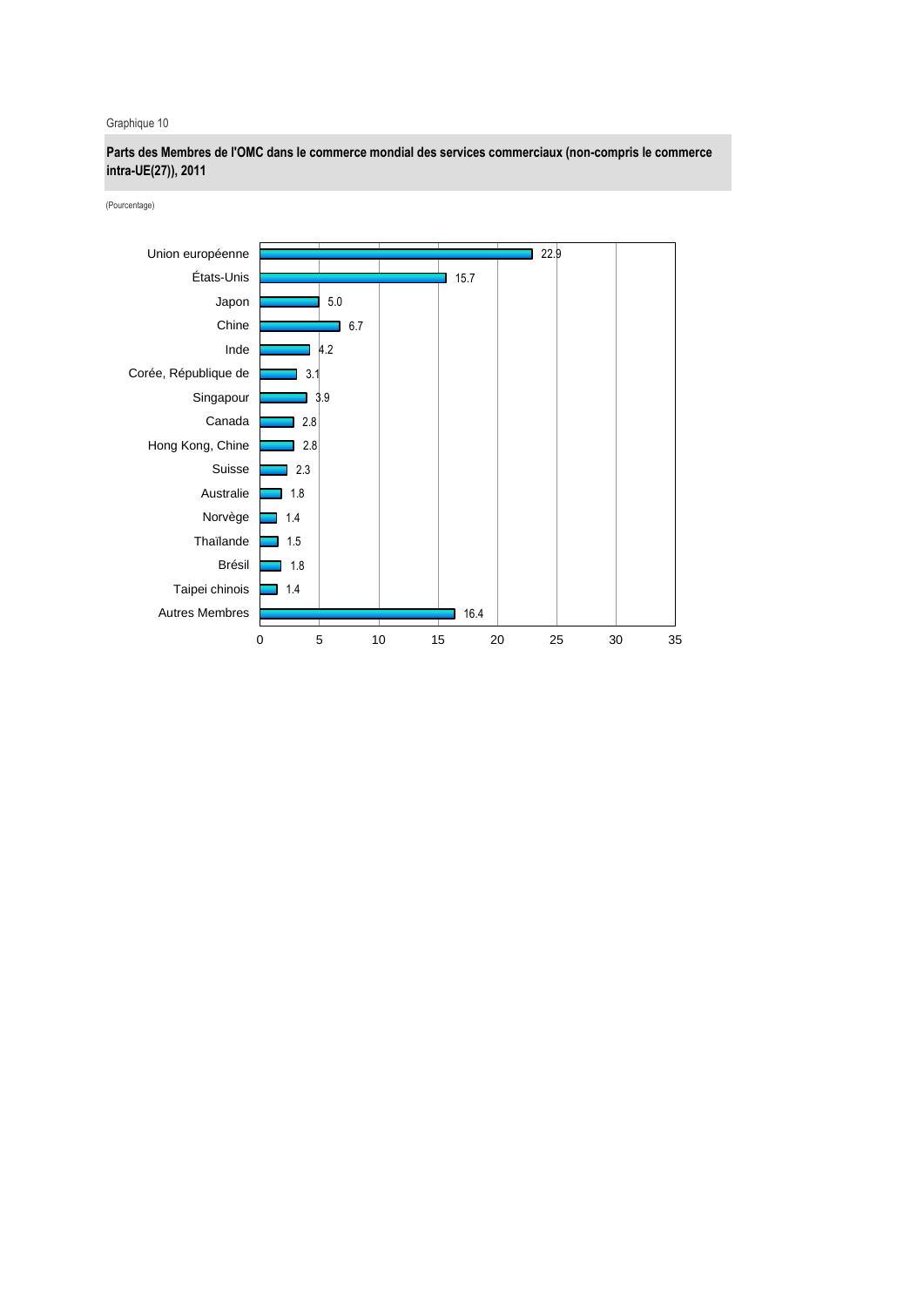#### Gráfico 10

**Parte correspondiente a los Miembros de la OMC en el comercio mundial de servicios comerciales (excluido el comercio intra-UE(27)), 2011**

(Porcentaje)